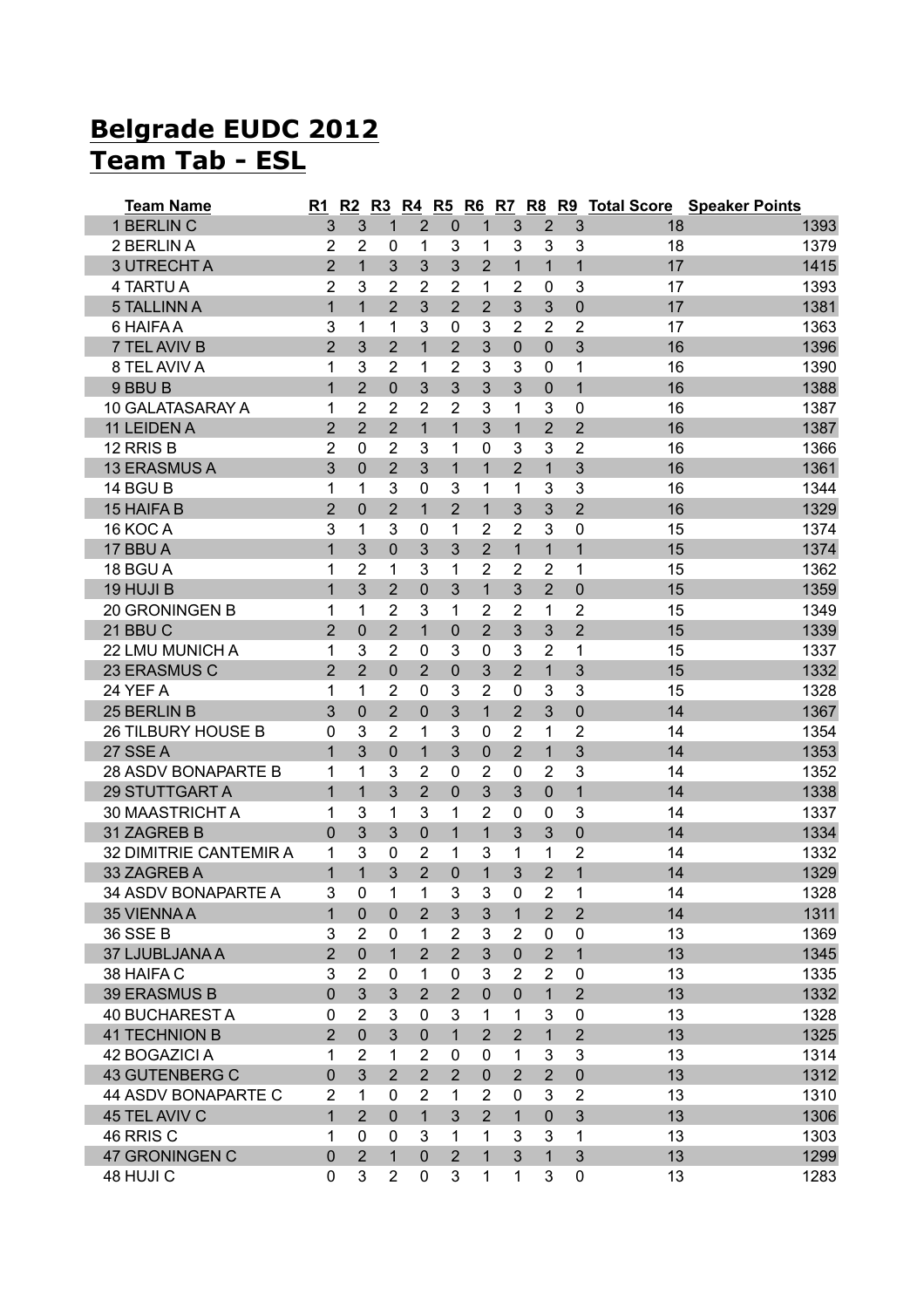| 49 ASSAS B             | $\mathbf 0$    | $\overline{2}$ | $\mathbf 1$    | $\overline{2}$ | 0              | 3              | 3              | 0              | $\overline{2}$ | 13               | 1261 |
|------------------------|----------------|----------------|----------------|----------------|----------------|----------------|----------------|----------------|----------------|------------------|------|
| 50 HELSINKI A          | $\overline{2}$ | $\overline{2}$ | $\overline{2}$ | 1              | 0              | 1              | 1              | 1              | $\overline{2}$ | 12               | 1342 |
| 51 UTRECHT B           | $\overline{2}$ | $\mathbf{1}$   | $\mathbf 1$    | 3              | $\mathbf{1}$   | $\mathbf 0$    | 3              | $\mathbf 0$    | $\mathbf{1}$   | 12               | 1334 |
| 52 PORTO A             | $\overline{2}$ | 1              | 3              | $\overline{2}$ | $\mathbf 0$    | 3              | 0              | 0              | 1              | 12               | 1331 |
| 53 MUENSTER B          | $\mathbf 0$    | $\overline{2}$ | $\overline{1}$ | 3              | $\mathbf{1}$   | $\overline{2}$ | 3              | $\mathbf 0$    | $\overline{0}$ | 12               | 1320 |
| 54 GUTENBERG B         | $\mathbf 0$    | $\mathbf 0$    | 3              | 1              | $\mathbf 0$    | 3              | 3              | $\overline{2}$ | $\mathbf 0$    | 12               | 1313 |
| 55 VIENNA B            | $\mathbf 1$    | $\overline{2}$ | 3              | 3              | $\mathbf{1}$   | $\mathbf 0$    | $\overline{2}$ | 0              | 0              | 12               | 1313 |
| 56 BOGAZICI B          | $\overline{2}$ | 1              | 1              | 0              | 3              | $\overline{2}$ | 0              | 0              | 3              | 12               | 1309 |
| 57 BOGAZICI C          | $\mathbf 1$    | $\overline{2}$ | $\mathbf 0$    | 3              | $\mathbf{1}$   | $\overline{2}$ | $\Omega$       | 3              | 0              | 12               | 1304 |
| <b>58 IDC C</b>        | 0              | 3              | 1              | 1              | 2              | 1              | 1              | 3              | 0              | 12               | 1301 |
| 59 OU, ISRAEL A        | $\mathbf 0$    | $\overline{2}$ | 3              | 3              | $\mathbf 0$    | $\mathbf 0$    | $\mathbf{1}$   | $\overline{2}$ | $\overline{1}$ | 12               | 1299 |
| 60 GALATASARAY C       | 1              | $\mathbf 1$    | 1              | $\overline{2}$ | 3              | 1              | $\mathbf 0$    | 0              | 3              | 12               | 1295 |
| 61 TILBURY HOUSE A     | 3              | 0              | $\mathbf 0$    | $\mathbf{1}$   | $\overline{2}$ | $\mathbf{1}$   | $\overline{2}$ | 3              | $\overline{0}$ | 12               | 1293 |
| 62 YEF B               | 1              | 1              | 1              | 0              | 0              | 3              | 1              | $\overline{2}$ | 3              | 12               | 1288 |
| 63 SSE RIGAA           | $\overline{2}$ | 0              | 0              | $\mathbf{1}$   | $\overline{2}$ | 3              | $\overline{2}$ | 1              | $\mathbf{1}$   | 12               | 1281 |
| 64 METU A              | 1              | 0              | 3              | $\mathbf 0$    | $\overline{2}$ | $\mathbf 0$    | 3              | $\overline{2}$ | 1              | 12               | 1268 |
| 65 TUEBINGEN A         | $\mathbf 0$    | $\overline{0}$ | 3              | $\mathbf 0$    | 3              | $\overline{2}$ | $\mathbf{1}$   | $\mathbf{1}$   | $\overline{2}$ | 12               | 1255 |
| <b>66 TECHNION A</b>   | $\overline{2}$ | 1              | 1              | $\overline{2}$ | $\mathbf 0$    | 1              | 1              | $\overline{2}$ | 1              | 11               | 1307 |
| 67 KOC B               | 3              | $\mathbf{1}$   | $\mathbf 0$    | $\mathbf 0$    | $\overline{2}$ | 3              | 0              | $\overline{2}$ | $\overline{0}$ | 11               | 1306 |
| 68 OU, ISRAEL B        | $\mathbf 0$    | 1              | 2              | $\overline{2}$ | 2              | 0              | 1              | 3              | 0              | 11               | 1303 |
| 69 SSE RIGA B          | $\overline{2}$ | $\mathbf{1}$   | $\mathbf 1$    | $\mathbf{1}$   | $\overline{2}$ | $\mathbf 0$    | 0              | $\overline{2}$ | $\overline{2}$ | 11               | 1298 |
| 70 CORVINUS A          | $\pmb{0}$      | 1              | 1              | 3              | 1              | 1              | 2              | 1              | 1              | 11               | 1297 |
| 71 PORTO B             | $\overline{1}$ | $\overline{0}$ | $\overline{2}$ | 3              | $\overline{0}$ | $\mathbf 0$    | 0              | 3              | $\overline{2}$ | 11               | 1295 |
| 72 TUCN B              | $\overline{2}$ | 0              | 3              | $\mathbf 0$    | 1              | $\overline{2}$ | 1              | $\mathbf 0$    | $\overline{2}$ | 11               | 1291 |
| 73 ZAGREB LAW B        | $\overline{1}$ | $\mathbf{1}$   | $\overline{0}$ | $\mathbf{1}$   | 3              | 3              | $\Omega$       | $\overline{2}$ | $\overline{0}$ | 11               | 1283 |
| <b>74 KOC C</b>        | 1              | $\Omega$       | $\overline{2}$ | 1              | 1              | $\overline{2}$ | 1              | 3              | 0              | 11               | 1280 |
| 75 DC HEIDELBERG A     | $\overline{0}$ | 3              | $\mathbf 0$    | $\mathbf 0$    | $\mathbf{1}$   | $\mathbf 0$    | 3              |                | 3              | 11               | 1278 |
|                        |                |                |                |                |                |                |                | 1              |                |                  |      |
| 76 SCIENCE PO NANCY B  | 1              | 1              | 0              | $\overline{2}$ | $\mathbf 0$    | 1              | 1              | 3              | 2              | 11               | 1268 |
| <b>77 MAASTRICHT B</b> | $\mathbf{1}$   | 0              | 3              | $\mathbf 0$    | $\mathbf{1}$   | 3              | 0              | $\mathbf 0$    | 3              | 11               | 1262 |
| 78 SINGIDUNUM A        | $\mathbf 0$    | 0              | $\overline{2}$ | 3              | 1              | 1              | 3              | $\mathbf 0$    | 1              | 11               | 1262 |
| 79 HSE A               | $\overline{0}$ | $\mathbf{1}$   | $\mathbf{1}$   | $\overline{1}$ | $\mathbf{1}$   | 3              | $\mathbf{1}$   | 0              | 3              | 11               | 1211 |
| 80 BAUMAN A            | $\mathbf 0$    | 1              | $\overline{2}$ | 1              | 3              | 0              | 3              | 0              | 0              | 10               | 1309 |
| 81 GUTENBERG A         | $\mathbf{1}$   | 0              | 3              | $\mathbf 0$    | $\overline{2}$ | $\overline{2}$ | 0              | 0              | $\overline{2}$ | 10               | 1297 |
| 82 SPPU A              | 0              | $\overline{2}$ | $\overline{2}$ | $\overline{2}$ | $\mathbf 0$    | 2              | 0              | 2              | 0              | 10               | 1296 |
| 83 TUEBINGEN B         | $\overline{2}$ | $\mathbf 0$    | $\mathbf{1}$   | $\mathbf{1}$   | $\mathbf{1}$   | $\mathbf{1}$   | $\overline{2}$ | $\mathbf{1}$   | $\mathbf{1}$   | 10               | 1296 |
| 84 VIENNA C            | 3              | $\mathbf{0}$   | 0              | 2              | 0              | 1              | 1              | 3              | 0              | 10               | 1287 |
| 85 ZAGREB LAW A        | $\overline{0}$ | $\mathbf{0}$   | 3              | $\mathbf{1}$   | $\mathbf{0}$   | $\overline{2}$ | 3              | $\mathbf 0$    | $\mathbf{1}$   | 10               | 1286 |
| 86 YEF C               | $\mathbf 0$    | $\overline{2}$ | $\overline{2}$ | 1              | $\overline{2}$ | 0              | $\mathbf{0}$   | 1              | $\overline{2}$ | 10               | 1284 |
| 87 ZAGREB LAW C        | $\mathbf 0$    | $\overline{0}$ | $\mathbf 0$    | 3              | $\mathbf 0$    | $\overline{2}$ | $\overline{2}$ | 3              | $\overline{0}$ | 10               | 1280 |
| 88 GRONINGEN A         | $\mathbf 0$    | 3              | 0              | $\mathbf 0$    | 1              | 1              | 3              | 1              | 1              | 10               | 1278 |
| 89 ZAGREB C            | $\mathbf 0$    | $\overline{2}$ | $\mathbf{1}$   | $\mathbf 0$    | $\overline{2}$ | 3              | $\mathbf{1}$   | $\mathbf 0$    | $\mathbf{1}$   | 10               | 1262 |
| 90 SCIENCES PO DIJON A | $\overline{2}$ | $\Omega$       | $\mathbf 0$    | $\overline{2}$ | $\overline{2}$ | 1              | $\mathbf{0}$   | 0              | 3              | 10               | 1261 |
| 91 SSE C               | $\overline{2}$ | 1              | $\overline{0}$ | $\mathbf{0}$   | $\mathbf{1}$   | $\mathbf{0}$   | 3              | $\overline{2}$ | $\overline{1}$ | 10               | 1253 |
| 92 MSAL C              | 0              | 1              | 1              | $\mathbf 0$    | $\Omega$       | 3              | 1              | $\overline{2}$ | $\overline{2}$ | 10               | 1249 |
| 93 LJUBLJANA C         | $\overline{0}$ | $\overline{0}$ | $\mathbf{1}$   | $\mathbf{1}$   | $\overline{0}$ | $\mathbf 0$    | 3              | $\overline{2}$ | 3              | 10               | 1228 |
| 94 SCIENCE PO NANCY A  | $\overline{2}$ | 0              | $\mathbf 0$    | 3              | 1              | 0              | 0              | $\overline{2}$ | $\overline{2}$ | 10               | 1204 |
| 95 DEREE A             | $\mathbf{1}$   | 3              | $\mathbf{1}$   | $\mathbf 0$    | $\mathbf{0}$   | $\mathbf 0$    | $\overline{2}$ | $\mathbf{1}$   | $\mathbf{1}$   | 9                | 1293 |
| <b>96 IDC B</b>        | 1              | 1              | $\overline{2}$ | $\overline{2}$ | 0              | $\mathbf 0$    | $\overline{2}$ | 1              | 0              | 9                | 1289 |
| 97 GALATASARAY B       | $\mathbf 0$    | $\overline{2}$ | $\overline{0}$ | $\mathbf{1}$   | $\mathbf{0}$   | $\overline{2}$ | $\overline{2}$ | $\overline{2}$ | $\overline{0}$ | 9                | 1277 |
| <b>98 IDC A</b>        | 1              | $\mathbf{0}$   | 1              | 1              | 3              | $\mathbf 0$    | 2              | 1              | 0              | 9                | 1268 |
| 99 MIPT A              | $\overline{2}$ | $\mathbf{1}$   | $\mathbf{1}$   | $\overline{2}$ | $\overline{2}$ | $\mathbf 0$    | $\mathbf 0$    | $\mathbf 0$    | $\mathbf{1}$   | 9                | 1264 |
| 100 COLMAN A           | 0              | $\overline{2}$ | $\mathbf 0$    | 3              | 0              | 0              | 1              | 3              | 0              | 9                | 1263 |
| <b>101 HSE B</b>       | $\mathbf 0$    | $\mathbf{1}$   | 1              | $\overline{2}$ | $\mathbf{1}$   | $\mathbf{1}$   | $\mathbf{1}$   | $\mathbf 0$    | $\overline{2}$ | $\boldsymbol{9}$ | 1258 |